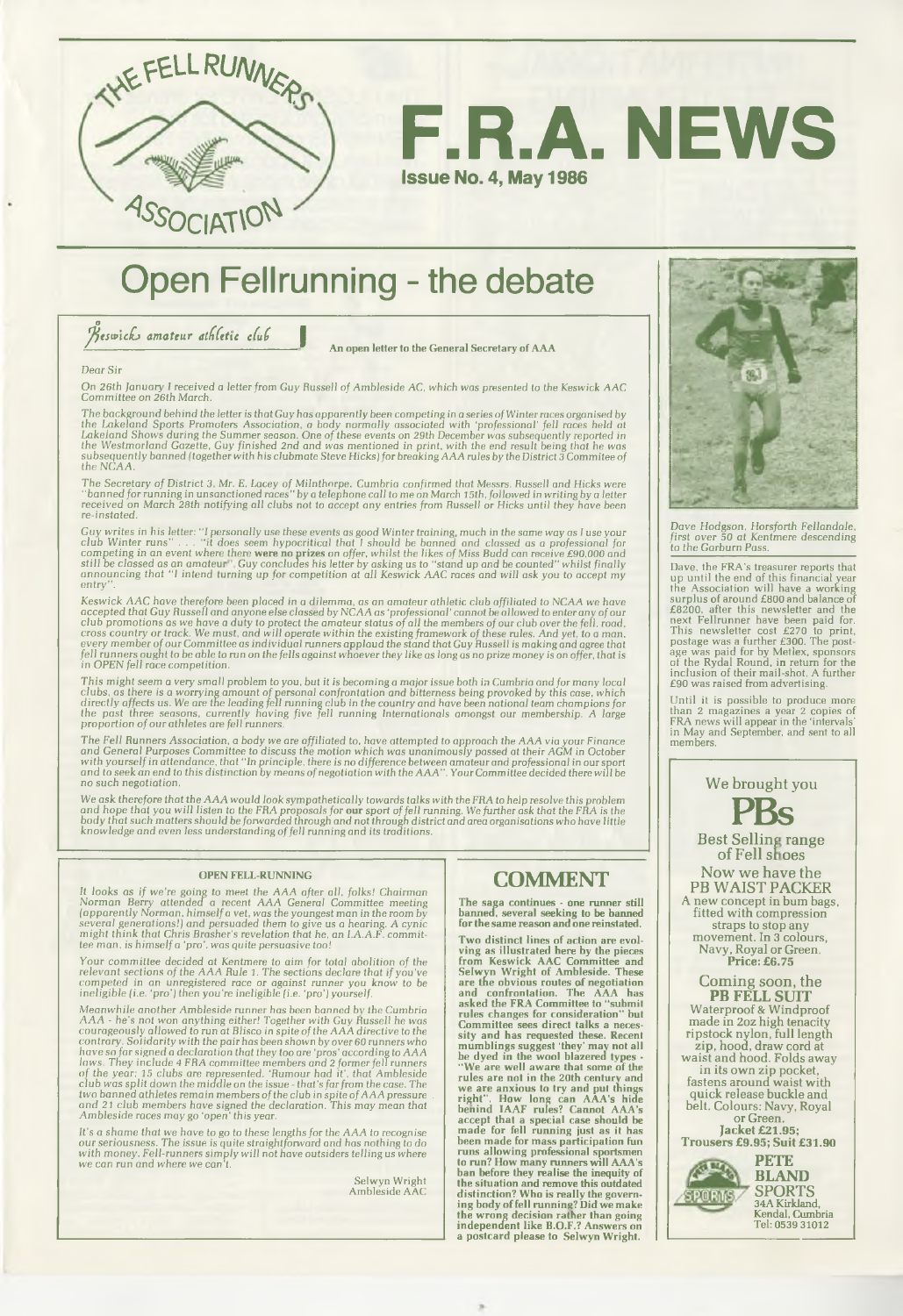# **INTERNATIONAL FELLRUNNING**

At its last meeting at Coniston the Committee decided to adopt the policy given below on international fell running. The reason for defining a policy in this m atter is to set out a background and reference against which decisions can better be made by the Committee.

The need arises from the Committee's unease at the prospect of making one off decisions which might have far reaching and perhaps unexpected consequences prejudicial to maintaining the traditional atm osphere of fell running/racing. By publicising the policy to the membership the committee hopes to provide the means of assessing the opinion of the membership at large.

#### **POLICY:**

#### **1 The FRA aims to encourage and promote international fell racing because:**

1.1 As the governing body of Fellrunning (England & Wales?) it has a duty to do so.

1.2 It recognizes that international events have and will continue anyway.

1.3 It recognizes that top athletes in the sport should rightly aspire to international honours.

1.4 It recognizes that some athletes desire opportunities to com pete/participate in international events.

#### **2 The FRA will seek to achieve** these aims by:

2.1 Acting as the body responsible for international com petition (England and Wales?). Affiliating to appropriate international bodies.

2.2 Appointing representative(s) to such bodies to inject our own perceptions of fellracing, among other things.

2.3 Appointing a working party for international affairs which will keep appraised of international opportunities, publicise information, be involved in advisory/organizing capacity for events where appropriate, etc.

2.4 Appointing a selection committee

3 **The FRA will seek to maintain the standards and character** of fellrunning already established in the UK as far as these are compatible with reasonable acceptance of international requirements.

At the meeting the committee set up a working party (2.3)consisting of Andy Styan, Danny Hughes, John Blair-Fish, a 'Welsh person', and 3 principal officers Norman Berry. Dave Hodgson and John Broxap.

 $\omega_{\rm in} \, e^{-\beta}$ 

#### **International Matches 1986**

The FRA committee have to date been notified of two matches this year, at Snowdon on July 27th and provisionally a World Cup again in Italy on Sept. 27th. Selection for the England team for these will be based on English and British championship races,<br>of applicable distance, up to 3<br>weeks prior to these matches i.e., for Snowdon up to and including Mount Famine, for the mold Cup up to and including Ben Nevis. Notable performances<br>Ben Nevis. Notable performances<br>in other races will be taken into<br>account as necessary (teams Snowdon 4 men; World Cup 4 seniors, short race; 4 seniors medium race; 4 juniors and 4 women according to funding). Teams from Scotland, N.Ireland and Wales will be selected by SHRA, NIFRA and Welsh Regional Committee respectively.

#### **Holidaying Abroad**

Most of us have heard of the Sierre Zinal race in Switzerland but its only the pinnacle of the European 'm ountain running' scene. A host of races are held under the C.I.M.E. (Coupe Internationale de la Montagne) banner throughout Europe but obviously mainly in the Alpine areas of France, Switzerland, Germany and Austria.

Combining several of these provides a worthwhile excuse for touring about if one is needed. Copies of the C.I.M.E. calendar and advice on the better races can be obtained from John Blair-Fish, 28 Howdenhall Crescent, Edin-burgh EH16 6UR (031 664 8425).

John is also the FRA's publicity officer and sees his main role as providing accurate, informative statements when necessary and correcting spurious ones as they arise. It is not his, or Committees, intention that the publicity officer act as a catalyst for growth. With fields of 398 at Carnethy, 436 at Kentmere, 435 at Kinder Down-fall and 560 at Coniston the opposite seems more appropriate. Will we have to return to preentries and limits as pressure of such growth impacts?



been brought forward for the BEN NEVIS race to JUNE 7th. The lack of a sponsor and hence need to raise money earlier is given as the reason. Seems a bit much though 3 months before the race!



About 1100 books have now (end of April) been sold and the time is rapidly approaching w hen the basic costs will have been covered. The publisher (Bill Sm ith, Peter Gildersleve and Peter Knott) consider the project to have been a great succes.

The book has been well received and the publisher would like to thank everyone who has bought a copy and particularly the many people w ho have helped to advertise and/or market the book.

There are still around 700 copies<br>available and this constitutes a<br>very significant potential finance<br>for the sport if it can be realised.<br>So if you havn't bought one yet<br>now is the time. Also anyone who<br>can advertise or m would like to hear from you. It w ould be a pity not to turn the rem aining books into money for the FRA and Bob Graham Club, etc., as intended. **P. G. Knott**



Dear *Secretary, We* would *like to put forward our views* regarding *the* FRA's *involvement* in international *fel*/running:

We think that the FRA *should work towards* developing the *inter-national side* o/our sport just as it deals with other aspects. *Therefore* the FRA should

- 
- 
- 
- 
- develop a structure for:<br>Processing invitations for national teams<br>Selection of team members<br>Appointing team management<br>Organising suitable coaching<br>Arranging for AAA's and other funding of national teams<br>Assisting individ

The best method of organising this may be to form a squad along the lines of<br>the British Orienteering Squad (B.O.S.). The B.O.S. has a management<br>selection committee of three people which is answerable to the B.O.F.<br>inter

The FRA should also play a part in encouraging race organisers in the UK to<br>hold internationals in conjunction with British races. It is essential that Britain<br>is involved in the early development of international fell rac

**Jack Maitland, Malcolm Patterson, Dave Cartridge, Ray Owen, Shaun Uvesey, Alison Wright, Stephanie Quirk and others.**

Kenny Stuart, 3 times British Fell Running Champion has decided to express his undoubted talents 'along the yellow brick road'. He gained his first GB vest in a half m arathon at the Hague, Nether-lands on 6th April, proximity of the race to London being an obvious factor in his selection. Not one to let anyone down Kenny finished 2nd in a tremendous 62.55. Despite being seen drooling at P.B.'s recently his aim s are to run sub 29 mins for 10k a.s.a.p. and debut at the marathon in the autumn. Recent local postings of 29.05 and 29.11 show he's well on course although it's yet to be seen how the latest victims cope w ith the virulent epidemic of childbirth that's broken out<br>amongst Keswick AAC members!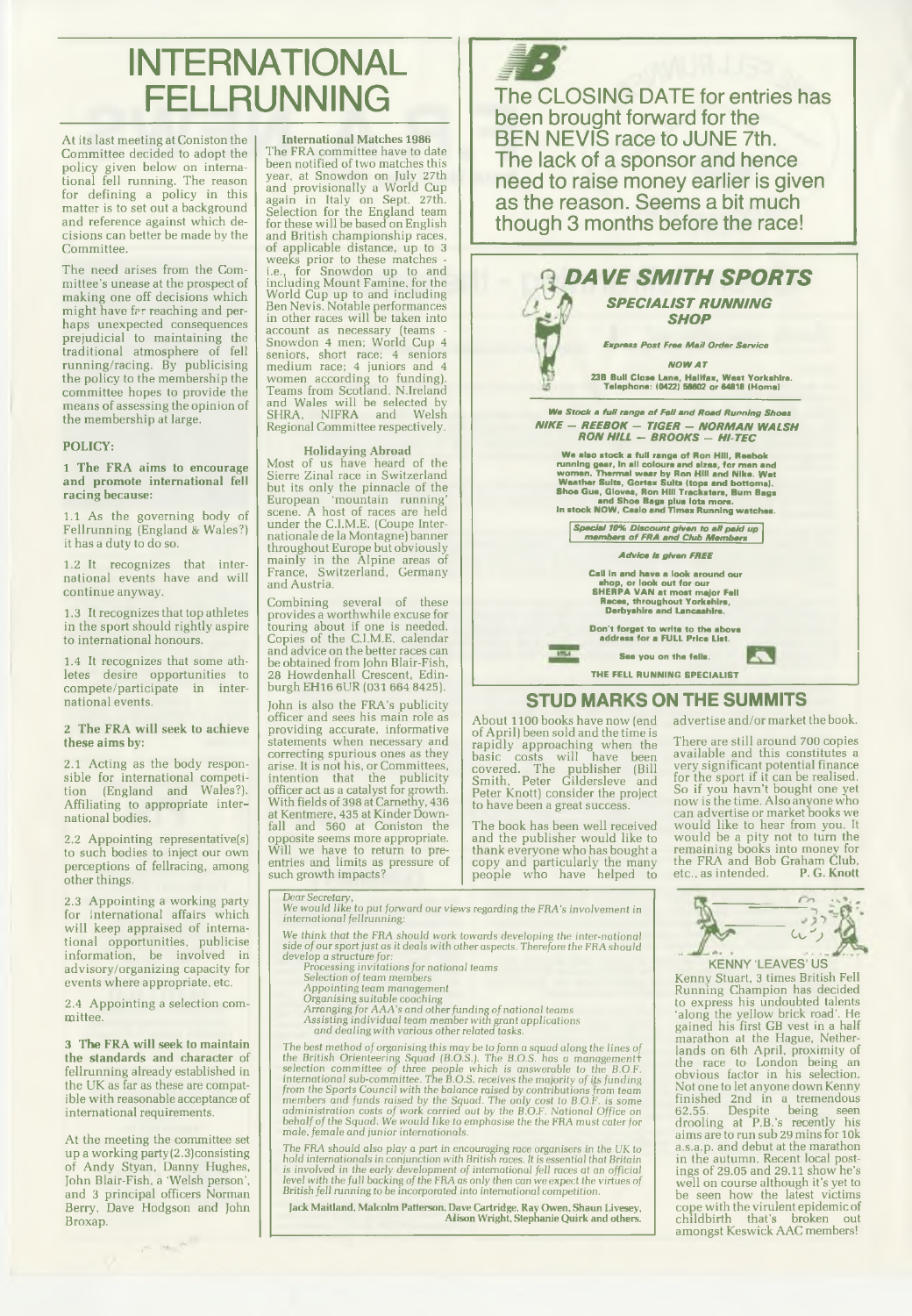

#### THE NATIONAL TRUST

*for Places of Historic Interest or Natural Beauty* N ORTH WEST REGION • ROTHAY HOLME<br>ROTHAY ROAD • AMBLESIDE • CUMBRIA LA22 0EJ

#### *Telephone Amhleside (0966*) *33883*

The Trust does not agree with the interpretation of its meeting with the Fell<br>Runners Association as outlined by Mr Broxop in the Fell Runner Association<br>Runn News of 3rd November 1985. There can be few visitors to the Lak

The National Trust as owner and carelaker of nearly a third of the Lake<br>District, most of central fells where this pressure is felt the most severely<br>has to find the human and financial resources to carry out the necessary *rep air work on its land. Obviously it is preferable to avoid the damage occurring at all.*

*The Trust also has a m ultiplicity of interests to co-ordinate:* Farming, nature conservation, walking and running, climbing, landscape preservation, to<br>name only a few. No single interest can expect to be allowed to do what it<br>likes where it like without concern for other users of the land. Freedom of

This is the thinking behind the Trust's request to be notified of all fell races<br>across its land. The Trust's growing concern stems from the current<br>changes in fell running; the increase in the number of races and the grow *causes damage.*

*It is over these new races that the* Trust *feels it* must, in *all fairness, be consulted. It has* no *intention of restricting the old races so long as they are run on traditional lines.*

It may be appropriate to note that the Trust already has long standing and<br>friendly schemes of registration with many similar bodies such as The<br>Orienteering Federation. Through this registration any problems, for *exam ple of dam age to Sites of Special Scientific Interest, can be avoided.*

*The Trust looks forward to* renewing its *discussion with the Fell* Runners *A ssociation* when, *it is hoped, a m utually advantageous* understanding can *be achieved.*

*Yours faithfully* N J R Sale, Regional Information Officer.

COMMENT:

The FRA has agreed to meet the National Trust to discuss further the points raised above and acknowledges the importance of minimising the impact that fell running has on the environment.

Your article "National Trust to vet Race Routes" in the November News-<br>letter raises important issues about which we should all be concerned. The<br>most worrying aspect is that the National Trust is pressing for the adoption

We have a long established tradition of not paying for access to the high<br>fells - one of which I hope we shall always maintain. Under whatever guise<br>the payment were demanded - in this case to cover the cost of examining<br>r

*The Trust claim that* money is *not an issue, and when it* comes down *to it, it is the principle of having to seek* permission *to* run *and walk on* the *high* fells that is unacceptable

Of course it is the holding of **organised events** which concerns the Trust,<br>but races cause no more foot-pounding on the fells than do the boots of<br>walkers who are also making proper use of the hills.

The article also brings into question the attitude of the Trust. It is anachro-<br>nistic for the Trust to think of fells as "their land", "their fells" and "Trust<br>property". Even if one accepts "ownership" of large areas of

*Where would it end?*

*Yours sincerely,* Geoff Carter.

#### **N.I.F.R.A. SEEK AFFILIATION**

At the recent AGM of Northern Ireland Fell Runners Association a<br>resolution was passed to affiliate to Northern Ireland AAA and gain<br>parallel status to FRA. With member also voting to become the Northern<br>Irish branch of th

T he NIFRA issues a calendar of events which can be obtained from Jim Hayes at 14 Longlands Drive, Comber BT23 5AZ. S.A.E. please. For events in Eire contact Douglas Barry, 26 Sidmarton Court, Bray, Co. Wicklaw, Eire.

Both countries provide great low key races in superb mountains and of course unrivalled Guinness afterwards - good holiday possibility!

## NORTH OF THE BORDER

## **COMMENWEALTH GAMES HIGHLAND GAMES**

SHRA are organising a race up<br>Arthur's Seat on behalf of Comm onw ealth Games Council on Tues. 29th July at 7.45 p.m. The race is by invitation only but if in Edinburgh for the Games it might<br>he worth contacting Robin be worth contacting Robin M orris for a run. If invited accom m odation but **not** travelling expenses will be provided. A nother catch - it starts and finishes in front of a crowd of 8,000!

#### **IN EDINBURGH FOR THE GAMES - 2**

A lthough hardly fell running the Seven Hills of Edinburgh con-tains a fair am ount in common with the sport - 2,200ft of ascent<br>in 14 miles and a lot of route<br>choice. Six checkpoints must be<br>visited in order but apart from<br>Arthur's Seat (poor Arthur's<br>getting some hammer during the Games) the route choice is yours people's Grannies have been known to quickly open and close doors to save them going round the block. The race is on Sunday 2 0th July; full details from G raham T iso's at 13 W ellington Place, Leith EH6 7JD.

With Anglo-Scots Colin Donnelly<br>and Jack Maitland cleaning up<br>down south a bit of retalitary action has been taking place over<br>the Border. Led by Colin 'I love<br>the Pentlands' Valentine's win at Carnethy the front end of races in Scotland have produced little luck for the Scots. Bob Whitfield<br>showed a welcome return to form by winning Criffel on 16th March.

The nearest to a home win came at an inhospitable Chapelgill<br>Broughton on 22 March when<br>Irishman Dermot McGonigle of Dundee Hawkhill triumphed<br>over Donald Lee, CFRA and, you<br>guessed it, Colin Valentine. Dermot's win in 20 min. 51 secs. was a useful reminder to Scottish selectors as he now has a resi-<br>dency qualification which dency qualification which should prove no problem if John Robison's indecently hasty reinstatem ent as a Scot is anything to go by. He also leads the<br>Scottish Championship. First lady was Christine Menhennet<br>from Bellahouston Harriers in 28 min. 22 secs.

A ppearing in cold but rather better conditions than at Camethy or C hapelgill Colin Valentine survived a 'stewards inquiry' concerning out of bounds areas to w in the Pentlands Skyline on A pril 6th by over 4 mins. from Alan Farningham, Aberdeen, 2 .33.13 to 2.37.16. The race visits 14 tops (16 check points) in the east Pentlands starting and<br>finishing at Hillend Ski Centre on the outskirts of Edinburgh and is a welcome addition to the calendar especially if it can entice some more runners away from Kentmere.

**To obtain details of more Scottish races than appear in FRA calendar (for various dubious reasons) send a large S.A.E. to Robin Morris, 33 M orningside Road, Edinburgh.**



Paul *D uedale finally* descends the Garburn Pass, Kentmere.<br>Other members of *Jack Maitland's*<br>map reading class in the background include *Bob Ashworth, Rod* Pilbearn, *Jack* him self and Sean Livesey. Photo: Fell & Road Race Photo's